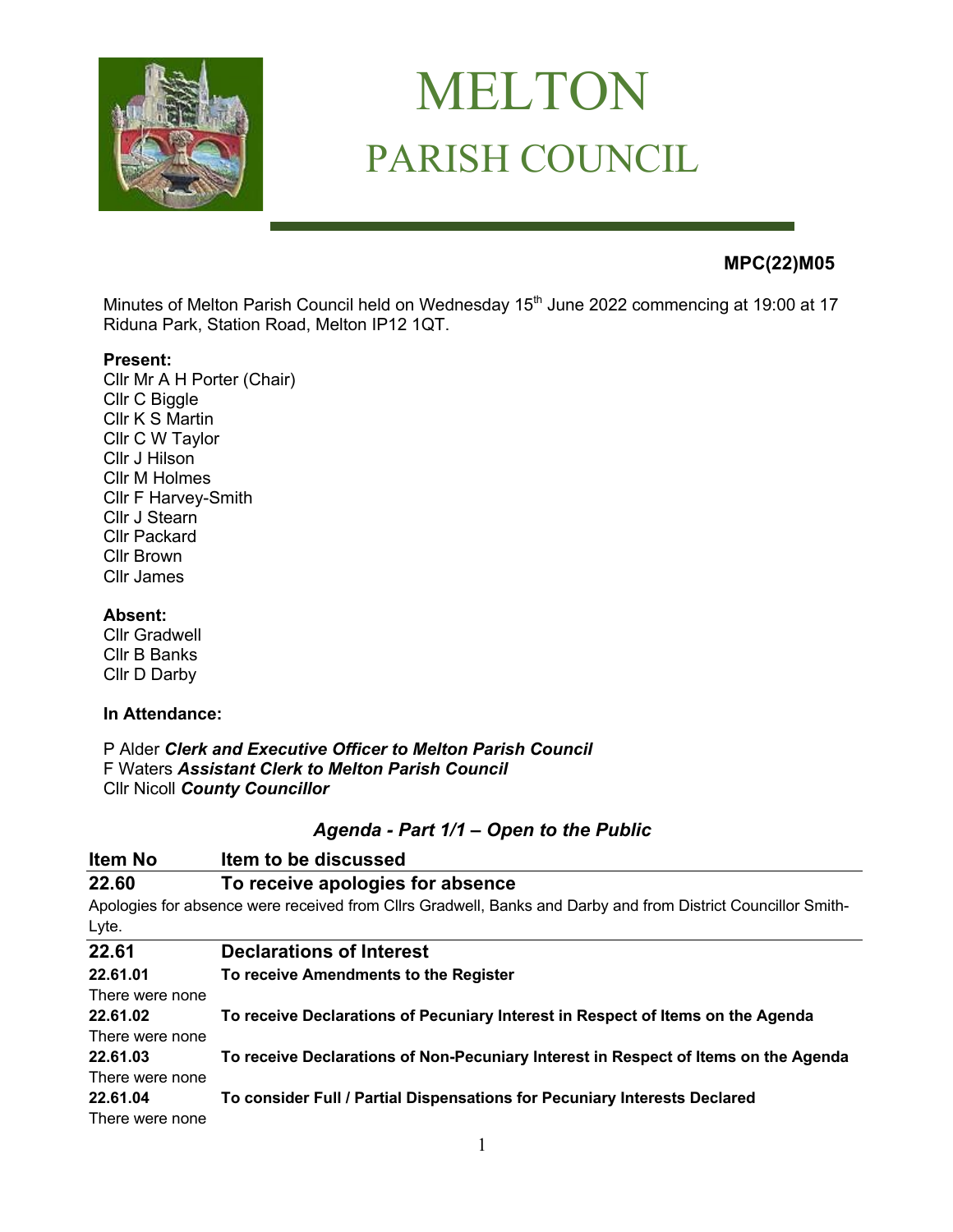# **22.62 Public Participation Session**

## **22.62.01 To receive a Report from the District Councillor**

None was received

## **22.62.02 To receive a report from the County Councillor**

Cllr Nicoll reported that there was good progress on the Bredfield Road issues and has offered £4k towards the feasibility study. The Melton Road/Hill crossings are due in July but he advised to keep checking that this hadn't slipped. The HGC lorry review by SCC has been wrapped up and we should receive an update from Cllr Richard Smith shortly. It is felt that the Planning Authority should be involved as their decisions directly impact traffic. Councillors conveyed their thanks to Cllr Nicoll for all his support and assistance.

#### **22.62.03 To consider village matters raised by Members of the Public or Councillors**

No members of the public were present. Cllr Biggle asked if there was any progress on parking at Winifred Fison House. This was discussed at the Planning & Transport meeting and is currently delayed whilst a topographical drawing is created. Once this is received the Minor Works Licence Application should be approved and work can commence. Cllr Taylor raised that the entrance to Brick Kiln Lane was blocked by river users at the weekend. He was advised to call the police in future if it is causing an obstruction of the highway and the Clerk agreed to contact the organiser of SUP events and ask if they could park at the Riverside car park opposite the Wilford Bridge pub.

Councillors were reminded that Rose Builders were holding an open event at the old Council offices on Melton Hill on Thursday 16<sup>th</sup> June from 2-8pm.

# **22.63 To consider the Community Governance Review (CGR)**

The 1<sup>st</sup> draft of the CGR was considered and it was agreed that the Council's formal response would be to support the recommendation that the old Council offices site on Melton Hill should be part of Woodbridge. https://www.eastsuffolk.gov.uk/assets/Elections/Community-Governance-Review/Draft-Recommendations/Draft-Recommendation-13.pdf

## **22.64 To approve the Minutes of Full Council**

#### **22.64.01 MPC(22)M04 - Minutes of Full Council from 11th May 2022**

It was **RESOLVED** that minutes MPC(22)M04 previously distributed, be received, noted and signed as a correct record by the Chair.

**Proposed by: Cllr Martin <b>Seconded by: Cllr** Taylor

#### **22.65 To receive and consider Minutes of Committees**

**22.65.01 Planning and Transport Committee 8th June 2022**

Minutes PLA(22)M04 (Draft) previously distributed were received and **NOTED.**

#### **22.65.02 Recreation Committee 18th May 2022**

Minutes REC(22)M03 (Draft) previously distributed were received and **NOTED**.

# **22.66 To consider, approve and adopt the Annual Accounting Statements and**

# **other Financial Reports for 2021/22**

# **22.66.01 To receive and consider the Internal Audit Report**

Papers MPC(22)66.01 and MPC(22)66.01a previously distributed were received. Neither the summary report that goes to the external auditor nor the detailed report accompanying it disclosed any matters of concern, and overall the audit was clear and unqualified. There were two recommendations which will be discussed by FERM, however the issue is a temporary situation as expenditure is so high this year (Pavilion project) that the money held by the Council will reduce significantly. It was **AGREED to NOTE** the report.

#### **22.66.02 To receive, consider and approve by resolution the Statutory Accounting Statements for 2021/22**

Paper MPC(22)66.02 previously distributed was received. Following consideration of the Statutory Accounting Statements for 2021/22 Full Council **RESOLVED** to approve them and authorise the Chair to sign them accordingly.

*Proposed by*: Cllr Brown *Seconded by:* Cllr Martin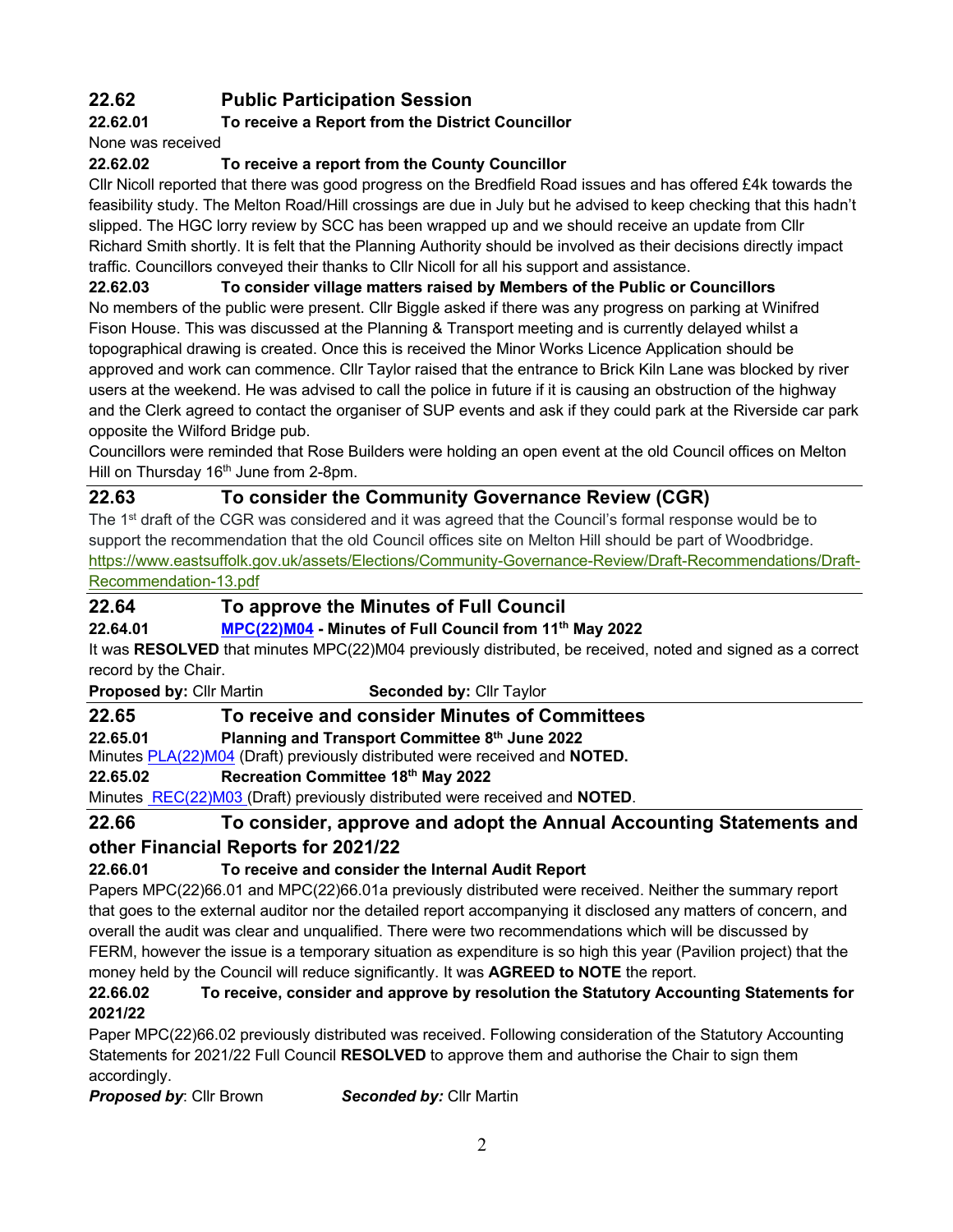#### **22.66.03 To consider and note the managements accounts for 2021/22**

Paper MPC(22)66.03 previously distributed was received. The Balance Sheet as at 31 March 2022 and the Income and Expenditure Account for 2021/22 were **NOTED**.

#### **22.66.04 To consider the statement of Variances**

Paper MPC(22)66.04 previously distributed was received. It was **AGREED to NOTE** this paper, which is required to be submitted to the external auditor.

**22.66.05 To consider Community Infrastructure Levy – Draft Statutory Annual Report**

Paper MPC(22)66.05 previously distributed was received. The Clerk took members through the report which sets out CIL income brought forward, received and spent in the year, together with the balance remaining as at 31 March 2022. The report is in the format to be submitted to East Suffolk Council, which has to be done before 31 December 2022. It was **RESOLVED** to agree the report and authorise both the Clerk and Chair to sign it accordingly.

#### *Proposed by:* Cllr Taylor *Seconded by:* Cllr Harvey-Smith

#### **22.66.06 Arrangements for submission of the Statutory Annual Governance and Accountability Return for 2021/22 and for the exercise of public rights**

The Clerk reported that the submission of the AGAR for 2021/2 must be done by 1 July, and that following the approval of the Accounting Statements at the present meeting everything is in place for that to happen. The period for the exercise of public rights will commence on 1 July and end on 11 August 2022. Prior to 1 July the Council will publish the Internal Audit report, the Annual Governance Statement, the Accounting Statements together with the details of the arrangement for the exercise of public rights.

## **22.67 To consider Financial and Internal Control Matters**

#### **22.67.01 To receive and consider the financial management report for the period 1 April 2022 to 31 May 2022**

Papers MPC(22)67.01 and MPC(22)67.01a-e previously distributed were received and noted. The Clerk explained that the reports are now produced using Scribe, the new accounting software, and that further information on the budget position is covered in item 22.67.02.

#### **22.67.02 To consider budget report**

Papers MPC(22)67.02 and MPC(22)67.02a-b previously distributed were received and noted. The Clerk explained that the new accounting system enabled reports to be run showing spend/income by CIL/EMR projects and spend/income by Precept/General Reserve/Income. It is therefore easier to see the General Reserve position throughout the year and to produce the annual CIL report. The report also contained the budget reconciliation between the budget signed off by Full Council in January and the current budget. It was **NOTED** that this year will be challenging with the rising cost of living and that the budget will need to be closely monitored and reviewed.

#### **22.67.03 To consider the annual review of Risk Management arrangements**

Paper MPC(22)67.03 previously distributed was received. The Clerk took Members through the main points of the report, which is designed to demonstrate a culture of positive risk management across the Council, rather than evidence management of specific risks. It was *RESOLVED* to confirm the current approach to the management of risk across the Council.

*Proposed by:* Cllr Brown *Seconded by:* Cllr Martin

#### **22.67.04 To consider risk issues**

The Risk Register was discussed: https://melton-suffolk-pc.gov.uk/documents-base/risk-register/ and it was agreed to keep all risks at their current levels but to monitor the Pavilion as it may become a higher risk as it nears completion.

#### **22.67.05 To consider requests from Committees**

Paper MPC(22)67.05 previously distributed was discussed.

**Bredfield Road/Pytches Road** – it was *AGREED* that any costs incurred for including these roads in the 20mph Woodbridge scheme would need to be approved by Full Council and that more information on what is being proposed and the costs involved is required before committing to the project. **Proposed by:** Cllr Brown **Seconded by:** Cllr Martin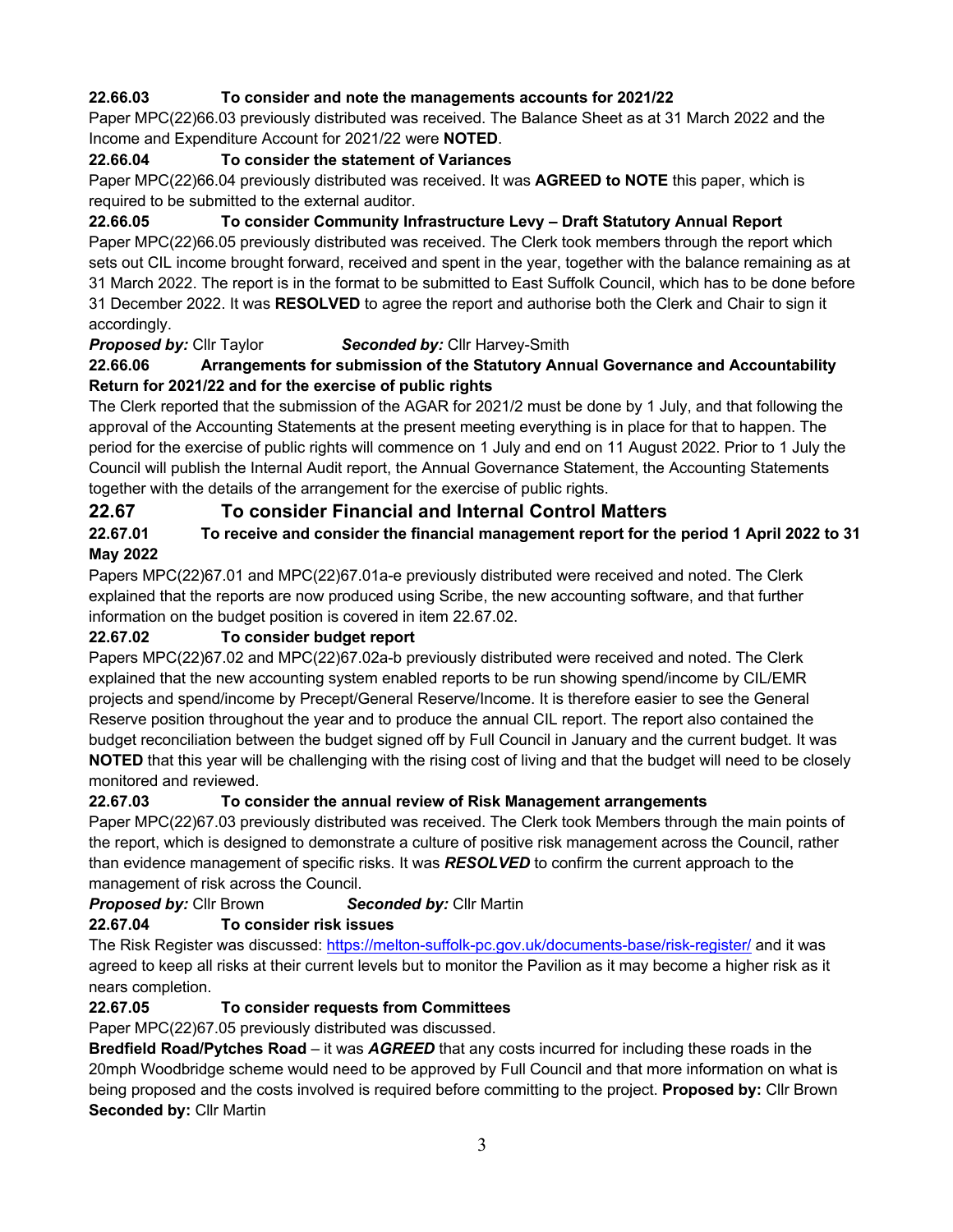**Bredfield Road Feasibility Study** – it was *AGREED* that Melton Parish Council will fund up to £1,800 of the study if Cllr Smith-Lyte cannot fund the £3,611.44 remaining after Cllr Nicoll has paid £4k towards it. **Proposed by**: Cllr Porter **Seconded by:** Cllr Martin

**Wilford Bridge Road speed limit report** – it was **AGREED** that this should go ahead and Cllr Nicoll offered £1k towards the cost. The Clerk will also speak to Cllr Reid about contributing towards the costs as the road also falls in his division. **Proposed by:** Cllr James **Seconded by**: Cllr Holmes

**SID** – it was *AGREED* to upgrade the SID with a smiley/angry face model at a cost of up to £750. If the refund on the existing model is too low (if the SID is damaged) then the existing model will be retained. **Proposed by:** Cllr Brown **Seconded by:** Cllr James

**Neighbourhood Plan Refresh** – it was **AGREED** that the refresh, including explicitly stating that access should not be through St Andrew's, would begin and any Councillors able to assist (questionnaires, surveys etc) would contact Cllr Brown. It was noted that there was concern the office might not have capacity to undertake the NP refresh at this time. It was decided that the existing NP website should slowly be decommissioned and the current MPC website should have a NP section which replaces the old site. This should help reduce the workload as the MPC website is easier to update and manage. **Proposed by**: Cllr Harvey-Smith **Seconded by:** Cllr James

**Quiet Lanes** – it was *AGREED* that Saddlemaker's Lane should be included in Wave 4. **Proposed by:** Cllr Harvey-Smith **Seconded by:** Cllr James

**Hall Farm Road** – the sports ground will be called The Jubilee Green and an information board (limit of £1k) will be produced. All decisions on the content and style will be delegated to Recreation. **Proposed by:** Cllr Harvey-Smith **Seconded by:** Cllr Martin

**Jubilee Roundel** – it was *AGREED* that a roundel would be added to the Beacon and created using laser etching at a cost of £160.

*Proposed by:* Cllr Porter *Seconded by:* Cllr Holmes

**22.67.06 To consider installation of solar panels at 17 Riduna Park**

Paper MPC(22)67.06 previously distributed was discussed. Due to the financial position and concerns about the coming year it was **AGREED** to bring this back to Full Council once the Pavilion has been completed.

#### **22.68 Hire Agreement – Orchard Close**

Paper MPC(22)68 previously distributed was discussed. The following amends were suggested 4. – land should only be encroached on by up to 1 metre. 5. Include 'plus legal costs' at the end of the sentence. As this type of hire agreement has not been done before it was felt that legal advice should be sought. The Clerk will contact SALC for advice initially but if any costs are incurred, they will need to be borne by the hirer. **Proposed by:** Cllr Harvey-Smith **Seconded by:** Cllr Biggle

# **22.69 To receive an update on the Pavilion Project**

The Clerk reported that the project was currently on track and on budget and that the next meeting of the Working Group is taking place on Monday  $20<sup>th</sup>$  June. It is hoped that the roof installation will begin next week. https://melton-suffolk-pc.gov.uk/recreation/pavilion-project/

#### **22.70 To consider appointing Cllr Stearn to the Planning & Transport**

#### **Committee**

It was *RESOLVED* to appoint Cllr Stearn to the Planning and Transport Committee.

*Proposed by:* Cllr Porter *Seconded by:* Cllr Holmes

# **22.71 To receive an update on the Jubilee Weekend Events**

Cllr Porter thanked Cllr Taylor and all the volunteers for their help with the Beacon event which was very successful - around 300 people attended. Cllr Biggle and the rest of the Fete Working Group was thanked for all their hard work. It was felt the Fete was a great success and it was very well attended. There will be a debrief after the summer holidays and any feedback should be sent to Cllr Biggle. It was noted that an additional opening in the low barrier could be useful to allow cars on and off the field during the fete, although this could be a health and safety issue. The Burness Parish Rooms, Primary School and St Andrew's Church will each receive £200. The financial breakdown will be reconciled and verified by the office with their accounting system,